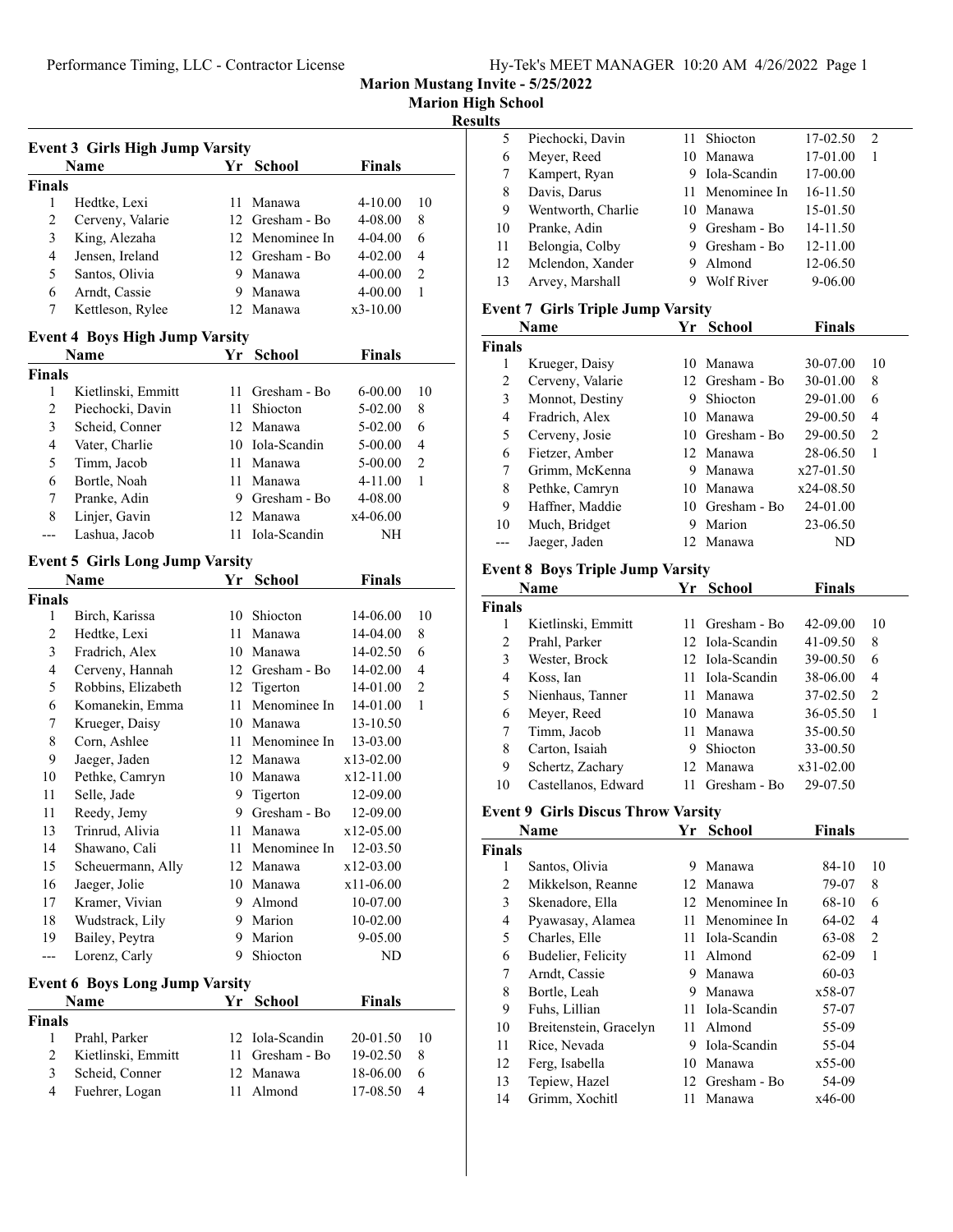**Marion High School**

**Results**

| Finals        | (Event 9 Girls Discus Throw Varsity)<br><b>Name</b> |        | Yr School                    | <b>Finals</b>  |                |
|---------------|-----------------------------------------------------|--------|------------------------------|----------------|----------------|
| 15            | Gourley, Camille                                    |        | 9 Gresham - Bo               | 44-10          |                |
| 16            | Peters, Danica                                      |        | 9 Gresham - Bo               | 41-08          |                |
| 17            | Bailey, Peytra                                      |        | 9 Marion                     | 39-10          |                |
| 18            | Meister, Hailey                                     |        | 9 Marion                     | 39-00          |                |
|               |                                                     |        |                              |                |                |
|               | <b>Event 10 Boys Discus Throw Varsity</b>           |        |                              |                |                |
|               | Name                                                |        | Yr School                    | <b>Finals</b>  |                |
| <b>Finals</b> |                                                     |        |                              |                |                |
| 1             | Fradrich, Ethan                                     |        | 12 Manawa                    | 129-05         | 10             |
| 2             | Klitzke, Jacob                                      | 11     | <b>Shiocton</b>              | 123-04         | 8              |
| 3             | Turney, Asenex                                      |        | 12 Menominee In              | 121-02         | 6              |
| 4             | Pingel, Kellen                                      |        | 11 Gresham - Bo              | 107-00         | 4              |
| 5             | Clancy, Ethan                                       |        | 12 Iola-Scandin              | 101-03         | $\overline{c}$ |
| 6             | Kraemer, Mason                                      |        | 11 Iola-Scandin              | 94-10          | 1              |
| 7             | Perez-Tucker, Anthony                               |        | 12 Menominee In              | 91-06          |                |
| 8             | Martin, Anthony                                     |        | 10 Menominee In              | 90-02          |                |
| 9             | Timm, Jacob                                         |        | 11 Manawa                    | 81-04          |                |
| 10            | Klitzke, Matthew                                    |        | 12 Shiocton                  | 79-03          |                |
| 11            | Knorr, Weston                                       |        | 10 Iola-Scandin              | 77-06          |                |
| 12            | Fuehrer, Logan                                      |        | 11 Almond                    | 75-01          |                |
| 13            | Schultz, Eli                                        |        | 10 Wolf River                | 69-05          |                |
| 14            | Torborg, Carson                                     |        | 9 Iola-Scandin               | x68-01         |                |
| 15            | Fietzer, Brandon                                    |        | 10 Manawa                    | $67-05$        |                |
| 16            | Diemel, Ron                                         |        | 12 Shiocton                  | 67-04          |                |
| 17            | Levin, Thanatos                                     |        | 11 Almond                    | 64-03          |                |
| 18<br>19      | Platt, Zane                                         |        | 12 Shiocton<br>10 Wolf River | x63-08         |                |
| 20            | Smith, Adam<br>Aschenbrener, Alex                   |        | 9 Gresham - Bo               | 63-06          |                |
| 21            | Demaskie, Ezra                                      | 11     | Gresham - Bo                 | 49-00          |                |
| 22            | Koss, Ian                                           | $11 -$ | Iola-Scandin                 | 22-08<br>x8-10 |                |
|               |                                                     |        |                              |                |                |
|               | <b>Event 11 Girls Shot Put Varsity</b>              |        |                              |                |                |
|               | Name                                                | Yr     | School                       | Finals         |                |
| <b>Finals</b> |                                                     |        |                              |                |                |
| 1             | Cerveny, Valarie                                    |        | 12 Gresham - Bo              | 31-11.00       | 10             |
| 2             | Rieth. Isemina                                      |        | 9 Northland Lu               | 29-11.75       | 8              |
| 3             | Santos, Olivia                                      | 9      | Manawa                       | 29-04.00       | 6              |
| 4             | Mikkelson, Reanne                                   | 12     | Manawa                       | 27-01.00       | 4              |
| 5             | Stingle, Kendal                                     | 11     | Shiocton                     | 25-11.50       | 2              |
| 6             | Donovan, Baylee                                     | 9.     | Iola-Scandin                 | 24-05.75       | 1              |
| 7             | Breitenstein, Gracelyn                              | 11     | Almond                       | 24-03.50       |                |
| 8             | Skenadore, Ella                                     |        | 12 Menominee In              | 23-07.50       |                |
| 9             | Ferg, Isabella                                      |        | 10 Manawa                    | 23-05.50       |                |
| 10            | Pyawasay, Alamea                                    | 11     | Menominee In                 | 22-02.00       |                |
| 11            | Lorenz, Ava                                         | 10     | Shiocton                     | 21-00.75       |                |
| 12            | Rice, Nevada                                        |        | 9 Iola-Scandin               | 19-09.00       |                |
| 13            | Grimm, Xochitl                                      | 11     | Manawa                       | x19-07.25      |                |
| 14            | Baumann, Arabella                                   |        | 10 Northland Lu              | 19-05.25       |                |
| 15            | Budelier, Felicity                                  | 11 -   | Almond                       | 19-00.75       |                |
| 16            | DePaoli, Tiffanie                                   | 9.     | Manawa                       | x18-10.75      |                |
| 17            | Peters, Danica                                      | 9.     | Gresham - Bo                 | 17-09.00       |                |
| 18            | Henriksen, Abigail                                  | 9.     | Iola-Scandin                 | 17-08.50       |                |
| 19            | Bortle, Leah                                        | 9.     | Manawa                       | x16-02.25      |                |
| 20            | Tepiew, Hazel                                       | 12     | Gresham - Bo                 | 16-00.50       |                |

| <b>Event 12 Boys Shot Put Varsity</b><br>Name<br><b>Finals</b><br>School<br>Yr |  |
|--------------------------------------------------------------------------------|--|
|                                                                                |  |
|                                                                                |  |
| <b>Finals</b>                                                                  |  |
| Shiocton<br>41-09.75<br>1<br>Klitzke, Jacob<br>10<br>11                        |  |
| 37-00.00<br>8<br>2<br>Fradrich, Ethan<br>Manawa<br>12                          |  |
| 3<br>36-02.75<br>Stingle, Cade<br>Shiocton<br>6<br>11                          |  |
| 36-02.25<br>4<br>12 Menominee In<br>Turney, Asenex<br>4                        |  |
| 5<br>$\mathfrak{D}$<br>35-10.25<br>Iola-Scandin<br>Clancy, Ethan<br>12         |  |
| 30-05.25<br>1<br>6<br>Iola-Scandin<br>Knorr, Weston<br>10                      |  |
| 30-01.25<br>Pingel, Kellen<br>Gresham - Bo<br>7<br>11                          |  |
| 8<br>Menominee In<br>29-03.00<br>Martin, Anthony<br>10                         |  |
| 9<br>27-06.25<br>Fietzer, Brandon<br>10<br>Manawa                              |  |
| 26-06.25<br>10<br>Fuehrer, Logan<br>Almond<br>11                               |  |
| 25-05.50<br>11<br>Almond<br>Levin, Thanatos<br>11                              |  |
| 12<br>Shiocton<br>24-04.25<br>Klitzke, Matthew<br>12                           |  |
| 23-11.75<br>13<br>Meyer, Reed<br>Manawa<br>10                                  |  |
| Wolf River<br>23-05.00<br>14<br>Schultz, Eli<br>10                             |  |
| Gresham - Bo<br>22-06.75<br>15<br>Aschenbrener, Alex<br>9                      |  |
| <b>Wolf River</b><br>22-02.25<br>16<br>Smith, Adam<br>10                       |  |
| 13-11.00<br>17<br>Gresham - Bo<br>Demaskie, Ezra<br>11                         |  |

#### **Event 13 Girls 4x800 Meter Relay Varsity**

|               | Team                       | <b>Finals</b><br>Relav |      |
|---------------|----------------------------|------------------------|------|
| <b>Finals</b> |                            |                        |      |
|               | Manawa                     | 12:17.25               | - 10 |
|               | 1) Krueger, Makenzie Jo 12 | 2) Fietzer, Amber 12   |      |
|               | 3) Krueger, Brooke 9       | 4) Krueger, Daisy 10   |      |
| $\mathcal{D}$ | Gresham - Bowler           | $13:27.55$ 8           |      |
|               | 1) Cerveny, Josie 10       | 2) Gourley, Camille 9  |      |
|               | 3) Haffner, Maddie 10      | 4) Tepiew, Hazel 12    |      |

### **Event 14 Boys 4x800 Meter Relay Varsity**

| Team                   | Relay | <b>Finals</b>           |
|------------------------|-------|-------------------------|
| <b>Finals</b>          |       |                         |
| Iola-Scandinavia       |       | $9:49.19$ 10            |
| 1) Wester, Brock 12    |       | 2) Vanden Bush, Adam 10 |
| 3) Meier, Will 11      |       | 4) Lashua, Jacob 11     |
| Manawa                 |       | 10:38.56 8              |
| 1) Bortle, Noah 11     |       | 2) Pingel, Ricky 10     |
| 3) Schertz, Zachary 12 |       | 4) Thoma, Matthew 10    |

#### **Event 15 Girls 100 Meter Hurdles Varsity**

|               | Name                 | Yr | School       | Finals |                          |
|---------------|----------------------|----|--------------|--------|--------------------------|
| <b>Finals</b> |                      |    |              |        |                          |
|               | Stingle, Kendal      |    | Shiocton     | 16.79  | 10                       |
| 2             | Bonikowske, McKenzie | 9  | Iola-Scandin | 18.74  | 8                        |
| 3             | Jaeger, Jaden        |    | 12 Manawa    | 19.24  | 6                        |
| 4             | Kettleson, Rylee     |    | 12 Manawa    | 20.48  | 4                        |
| 5             | Pethke, Camryn       |    | 10 Manawa    | 20.67  | $\mathfrak{D}_{1}^{(1)}$ |
| 6             | Grimm, McKenna       |    | Manawa       | x23.11 |                          |
|               | Peters, Danica       |    | Gresham - Bo | 23.45  |                          |
| 8             | Bessette, Lizzy      | 10 | Manawa       | x25.41 |                          |
| 9             | Much, Bridget        |    | Marion       | 26.11  |                          |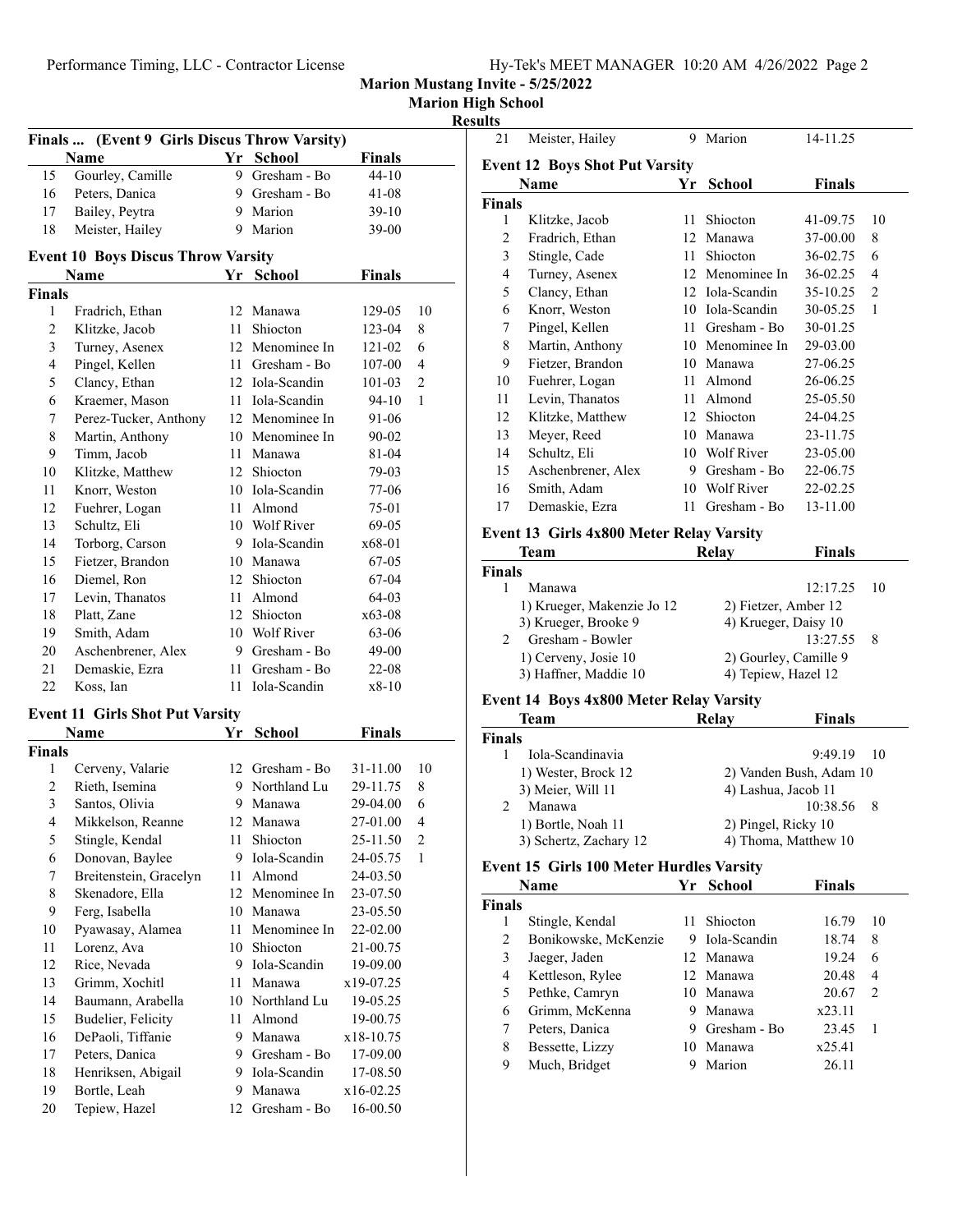| Hy-Tek's MEET MANAGER 10:20 AM 4/26/2022 Page 3 |
|-------------------------------------------------|
|-------------------------------------------------|

| <b>Marion High School</b> |  |
|---------------------------|--|

#### **Results**

| <b>Event 16 Boys 110 Meter Hurdles Varsity</b> |                                              |    |                 |        |                |  |
|------------------------------------------------|----------------------------------------------|----|-----------------|--------|----------------|--|
|                                                | Name                                         |    | Yr School       | Finals |                |  |
| <b>Finals</b>                                  |                                              |    |                 |        |                |  |
| $\mathbf{1}$                                   | Stingle, Cade                                | 11 | Shiocton        | 15.66  | 10             |  |
| $\overline{2}$                                 | Meyer, Reed                                  |    | 10 Manawa       | 19.28  | 8              |  |
| 3                                              | Kraemer, Mason                               |    | 11 Iola-Scandin | 20.96  | 6              |  |
|                                                | <b>Event 17 Girls 100 Meter Dash Varsity</b> |    |                 |        |                |  |
|                                                | Name                                         |    | Yr School       | Finals |                |  |
| <b>Finals</b>                                  |                                              |    |                 |        |                |  |
| 1                                              | Stingle, Kendal                              | 11 | Shiocton        | 13.47  | 10             |  |
| 2                                              | Birch, Karissa                               |    | 10 Shiocton     | 13.55  | 8              |  |
| 3                                              | Shawano, Cali                                |    | 11 Menominee In | 13.65  | 6              |  |
| 4                                              | Hedtke, Lexi                                 |    | 11 Manawa       | 13.69  | 4              |  |
| 5                                              | Robbins, Elizabeth                           |    | 12 Tigerton     | 13.85  | $\overline{c}$ |  |
| 6                                              | Rieth, Isemina                               |    | 9 Northland Lu  | 14.14  | $\mathbf{1}$   |  |
| 7                                              | Zhuckkahosee, Alexis                         | 9. | Menominee In    | 14.37  |                |  |
| 8                                              | Lorenz, Carly                                | 9. | Shiocton        | 14.40  |                |  |
| 9                                              | Reedy, Jemy                                  |    | 9 Gresham - Bo  | 14.80  |                |  |
| 10                                             | Trinrud, Alivia                              |    | 11 Manawa       | 14.84  |                |  |
| 11                                             | Betker, Grace                                |    | 9 Iola-Scandin  | 14.98  |                |  |
| 12                                             | Bonikowske, McKenzie                         |    | 9 Iola-Scandin  | 15.02  |                |  |
| 13                                             | Williams, Briar                              |    | 12 Iola-Scandin | 15.04  |                |  |
| 14                                             | Corn, Ashlee                                 |    | 11 Menominee In | 15.09  |                |  |
| 15                                             | Donovan, Baylee                              |    | 9 Iola-Scandin  | x15.21 |                |  |
| 15                                             | Selle, Jade                                  |    | 9 Tigerton      | 15.21  |                |  |
| 17                                             | Normann, Adeline                             |    | 9 Shiocton      | x15.29 |                |  |
| 18                                             | Charles, Elle                                |    | 11 Iola-Scandin | x15.56 |                |  |
| 19                                             | Fuhs, Lillian                                |    | 11 Iola-Scandin | x15.86 |                |  |
| 20                                             | Demaskie, Willow                             |    | 11 Gresham - Bo | 15.97  |                |  |
| 21                                             | Bailey, Peytra                               |    | 9 Marion        | 17.33  |                |  |
| 22                                             | Wudstrack, Lily                              |    | 9 Marion        | 17.45  |                |  |
| 23                                             | Henriksen, Abigail                           |    | 9 Iola-Scandin  | x17.72 |                |  |
| 23                                             | DePaoli, Tiffanie                            | 9. | Manawa          | 17.72  |                |  |
| 25                                             | Meister, Hailey                              | 9  | Marion          | 18.07  |                |  |
|                                                |                                              |    |                 |        |                |  |

#### **Event 18 Boys 100 Meter Dash Varsity**

|        | Name             | Yr | School          | Finals |    |  |
|--------|------------------|----|-----------------|--------|----|--|
| Finals |                  |    |                 |        |    |  |
| 1      | Prahl, Parker    |    | 12 Iola-Scandin | 11.52  | 10 |  |
| 2      | Nienhaus, Tanner | 11 | Manawa          | 11.80  | 8  |  |
| 3      | Koss, Ian        | 11 | Iola-Scandin    | 12.12  | 6  |  |
| 4      | Buschke, Justin  | 11 | Manawa          | 12.13  | 4  |  |
| 5      | Kampert, Ryan    | 9  | Iola-Scandin    | 12.16  | 2  |  |
| 6      | Opperman, Brock  |    | 12 Iola-Scandin | x12.22 |    |  |
| 7      | Bartelt, Thomas  | 10 | Manawa          | 12.30  | 1  |  |
| 8      | Omernick, Dalton | 11 | Almond          | 12.47  |    |  |
| 9      | Myers, Burkley   | 9  | Iola-Scandin    | x12.51 |    |  |
| 10     | Turney, Gregory  |    | 12 Menominee In | 12.53  |    |  |
| 11     | Torborg, Carson  | 9  | Iola-Scandin    | x12.72 |    |  |
| 12     | Olson, Izyck     | 9  | Iola-Scandin    | x13.04 |    |  |
| 13     | Diemel, Ron      |    | 12 Shiocton     | 13.09  |    |  |
| 14     | Mclendon, Xander | 9  | Almond          | 13.15  |    |  |
| 15     | Kerr, Aiden      | 12 | <b>Shiocton</b> | 13.23  |    |  |
| 16     | Pranke, Adin     | 9  | Gresham - Bo    | 13.36  |    |  |
|        |                  |    |                 |        |    |  |

| 17 | Kopytsia, Kyrylo    |     | 9 Iola-Scandin  | x13.37 |  |
|----|---------------------|-----|-----------------|--------|--|
| 18 | Valliere, Awaehsaeh |     | 12 Menominee In | 13.56  |  |
| 19 | Delabrau, Francis   |     | 9 Menominee In  | 14.00  |  |
| 20 | Puente Reyes, Jose  |     | 12 Iola-Scandin | x14.26 |  |
| 21 | Belongia, Colby     |     | 9 Gresham - Bo  | 14.52  |  |
| 22 | Price, Emerson      |     | 9 Gresham - Bo  | 16.30  |  |
| 23 | Arvey, Marshall     |     | 9 Wolf River    | 17.48  |  |
| 24 | Mercer, Matthew     | 9   | Manawa          | x26.39 |  |
|    | Linjer, Gavin       | 12. | Manawa          | FS     |  |
|    |                     |     |                 |        |  |

#### **Event 19 Girls 1600 Meter Run Varsity**

|               | Name                 | Yr | <b>School</b>   | <b>Finals</b> |               |
|---------------|----------------------|----|-----------------|---------------|---------------|
| <b>Finals</b> |                      |    |                 |               |               |
|               | Klatt, Marilyn       |    | 10 Manawa       | 6:18.46       | 10            |
| 2             | Krueger, Makenzie Jo |    | 12 Manawa       | 6:19.92       | 8             |
| 3             | Leonard, Alexa       |    | 9 Northland Lu  | 6:43.38       | 6             |
| 4             | Fradrich, Alex       | 10 | Manawa          | 6:43.97       | 4             |
| 5             | Haffner, Maddie      |    | 10 Gresham - Bo | 6:52.74       | $\mathcal{P}$ |
| 6             | Kreklow, Mary        |    | 12 Tigerton     | 6:55.26       |               |
|               | Gourley, Camille     | 9  | Gresham - Bo    | 7:32.94       |               |
| 8             | Krueger, Brooke      |    | Manawa          | x8:19.04      |               |

# **Event 20 Boys 1600 Meter Run Varsity**

|               | Name             | Үr | School          | <b>Finals</b> |                |
|---------------|------------------|----|-----------------|---------------|----------------|
| <b>Finals</b> |                  |    |                 |               |                |
|               | Vater, Charlie   |    | 10 Iola-Scandin | 5:00.20       | 10             |
| 2             | Donovan, Dylan   |    | 12 Iola-Scandin | 5:20.67       | 8              |
| 3             | Pingel, Ricky    |    | 10 Manawa       | 5:43.22       | 6              |
| 4             | Thoma, Matthew   | 10 | Manawa          | 5:46.64       | 4              |
| 5             | Schertz, Zachary |    | 12. Manawa      | 5:47.35       | $\overline{2}$ |
| 6             | Carton, Isaiah   | 9  | Shiocton        | 6:01.33       | 1              |
| 7             | Frasier, Drake   | 9  | Manawa          | x6:04.13      |                |
| 8             | Jaeckle, Brady   | 9  | Manawa          | x6:04.95      |                |
| 9             | Kopytsia, Kyrylo | 9  | Iola-Scandin    | 6:32.28       |                |

#### **Event 21 Girls 4x200 Meter Relay Varsity**

|               | Team                    | Relav | <b>Finals</b>          |     |
|---------------|-------------------------|-------|------------------------|-----|
| <b>Finals</b> |                         |       |                        |     |
|               | Menominee Indian        |       | 1:58.01                | 10  |
|               | 1) Corn, Ashlee 11      |       | 2) King, Alezaha 12    |     |
|               | 3) Komanekin, Emma 11   |       | 4) Shawano, Cali 11    |     |
| $\mathcal{D}$ | Gresham - Bowler        |       | 2:06.42                | - 8 |
|               | 1) Cerveny, Hannah 12   |       | 2) Cerveny, Valarie 12 |     |
|               | 3) Demaskie, Willow 11  |       | 4) Jensen, Ireland 12  |     |
| 3             | Manawa                  |       | 2:12.25                | -6  |
|               | 1) Scheuermann, Ally 12 |       | 2) Trinrud, Alivia 11  |     |
|               | 3) Bessette, Lizzy 10   |       | 4) Grimm, McKenna 9    |     |

#### **Event 22 Boys 4x200 Meter Relay Varsity**

| Team                   | Relav                 | <b>Finals</b>   |  |
|------------------------|-----------------------|-----------------|--|
| <b>Finals</b>          |                       |                 |  |
| Almond                 |                       | 1:47.82<br>- 10 |  |
| 1) Feltz, Devyn 11     | 2) Levin, Thanatos 11 |                 |  |
| 3) Omernick, Dalton 11 | 4) Fuehrer, Logan 11  |                 |  |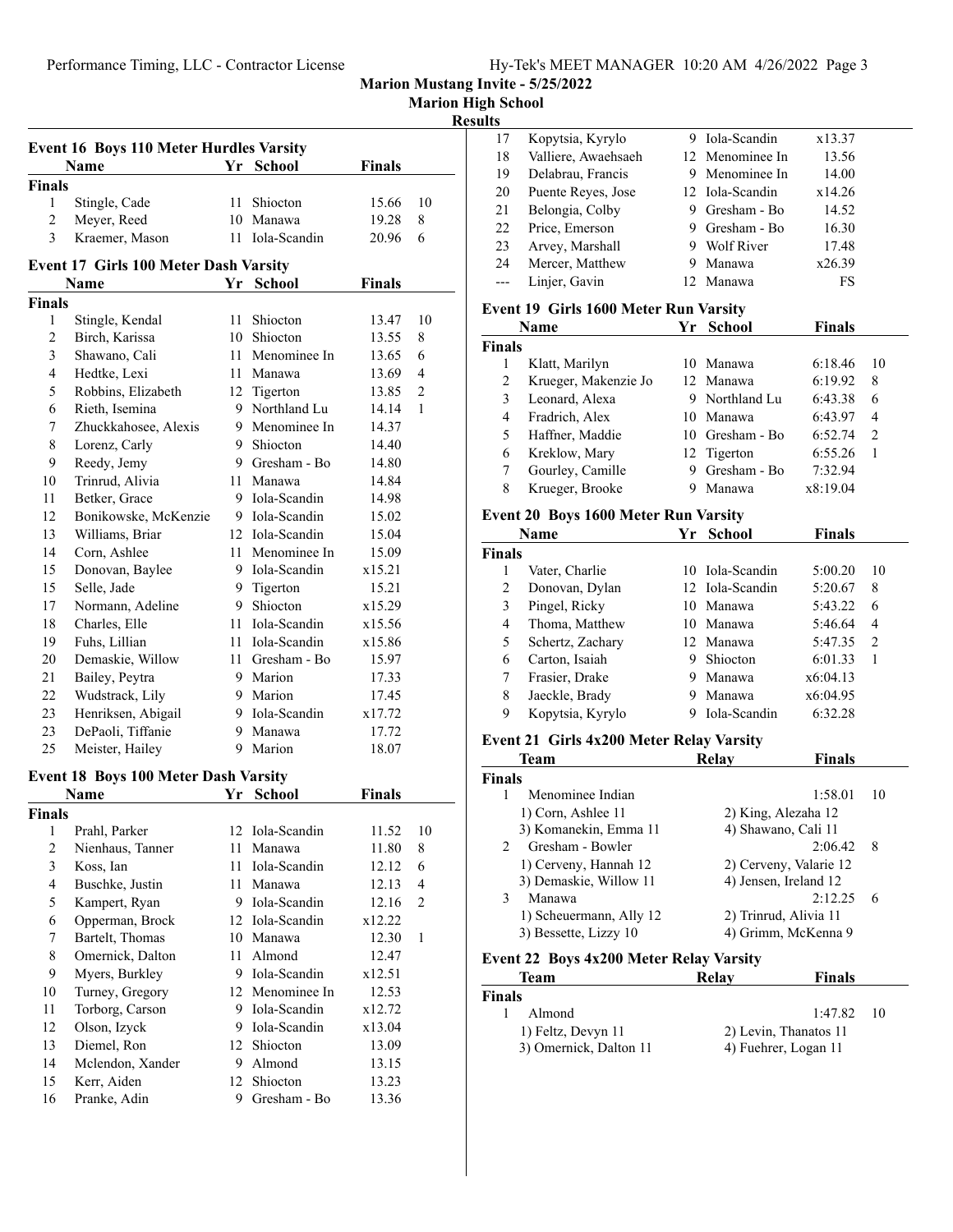| Hy-Tek's MEET MANAGER 10:20 AM 4/26/2022 Page 4 |  |  |  |
|-------------------------------------------------|--|--|--|
|-------------------------------------------------|--|--|--|

**Marion Mustang Invite - 5/25/2022**

# **Marion High School**

## **Results**

|               | Finals  (Event 22 Boys 4x200 Meter Relay Varsity) |    |                           |         |                |
|---------------|---------------------------------------------------|----|---------------------------|---------|----------------|
|               | <b>Team</b>                                       |    | Relay                     | Finals  |                |
| 2             | Menominee Indian                                  |    |                           | 1:48.29 | 8              |
|               | 1) Davis, Darus 11                                |    | 2) Delabrau, Francis 9    |         |                |
|               | 3) Turney, Gregory 12                             |    | 4) Valliere, Awaehsaeh 12 |         |                |
| 3             | Iola-Scandinavia                                  |    |                           | 1:55.32 | 6              |
|               | 1) Kopytsia, Kyrylo 9                             |    | 2) Vanden Bush, Adam 10   |         |                |
|               | 3) Knorr, Weston 10                               |    | 4) Clancy, Ethan 12       |         |                |
| 4             | Manawa                                            |    |                           | 2:32.88 | 4              |
|               | 1) Thoma, Cody 12                                 |    | 2) Scheibe, Ben 9         |         |                |
|               | 3) Mercer, Matthew 9                              |    | 4) Linjer, Gavin 12       |         |                |
|               | <b>Event 23 Girls 400 Meter Dash Varsity</b>      |    |                           |         |                |
|               | Name                                              |    | Yr School                 | Finals  |                |
| <b>Finals</b> |                                                   |    |                           |         |                |
| 1             | Komanekin, Emma                                   |    | 11 Menominee In           | 1:05.71 | 10             |
| 2             |                                                   |    | 9 Shiocton                |         |                |
|               | Lorenz, Carly                                     |    | 9 Shiocton                | 1:09.11 | 8              |
| 3             | Monnot, Destiny                                   |    |                           | 1:13.17 | 6              |
| 4             | Riehl, Lexi                                       |    | 10 Shiocton               | 1:14.64 | 4              |
| 5             | Kramer, Vivian                                    |    | 9 Almond                  | 1:20.13 | $\overline{2}$ |
| 6             | Selle, Jade                                       | 9  | Tigerton                  | 1:20.14 | 1              |
|               | <b>Event 24 Boys 400 Meter Dash Varsity</b>       |    |                           |         |                |
|               | <b>Name</b>                                       |    | Yr School                 | Finals  |                |
| <b>Finals</b> |                                                   |    |                           |         |                |
| 1             | Davis, Darus                                      | 11 | Menominee In              | 58.20   | 10             |
| 2             | Frasier, Drake                                    |    | 9 Manawa                  | 59.07   | 8              |
| 3             | Meier, Will                                       |    | 11 Iola-Scandin           | 1:00.40 | 6              |
|               |                                                   |    |                           |         |                |
| 4             | Dodge, Ja'Shua                                    |    | 11 Menominee In           | 1:04.42 | 4              |
| 5             | Puente Reyes, Jose                                |    | 12 Iola-Scandin           | 1:08.63 | 2              |
| 6             | Platt, Zane                                       |    | 12 Shiocton               | 1:09.85 | 1              |
| 7             | Castellanos, Edward                               | 11 | Gresham - Bo              | 1:13.72 |                |
| 8             | Bestul, Isaiah                                    | 12 | Gresham - Bo              | 1:15.12 |                |
|               | <b>Event 25 Girls 4x100 Meter Relay Varsity</b>   |    |                           |         |                |
|               | Team                                              |    | Relay                     | Finals  |                |
| <b>Finals</b> |                                                   |    |                           |         |                |
| 1             | Manawa                                            |    |                           | 58.14   | 10             |
|               | 1) Scheuermann, Ally 12                           |    | 2) Pethke, Camryn 10      |         |                |
|               | 3) Trinrud, Alivia 11                             |    | 4) Jaeger, Jolie 10       |         |                |
| 2             | Gresham - Bowler                                  |    |                           | 59.41   | 8              |
|               | 1) Cerveny, Hannah 12                             |    | 2) Reedy, Jemy 9          |         |                |
|               | 3) Jensen, Ireland 12                             |    | 4) Demaskie, Willow 11    |         |                |
| 3             | Menominee Indian                                  |    |                           | 1:00.40 | 6              |
|               | 1) Corn, Ashlee 11                                |    | 2) Skenadore, Ella 12     |         |                |
|               | 3) King, Alezaha 12                               |    | 4) Zhuckkahosee, Alexis 9 |         |                |
| 4             | Marion                                            |    |                           | 1:08.60 | 4              |
|               | 1) Bailey, Peytra 9                               |    | 2) Wudstrack, Lily 9      |         |                |
|               | 3) Meister, Hailey 9                              |    | 4) Much, Bridget 9        |         |                |
|               |                                                   |    |                           |         |                |
|               | <b>Event 26 Boys 4x100 Meter Relay Varsity</b>    |    |                           |         |                |
|               | Team                                              |    | Relay                     | Finals  |                |
| <b>Finals</b> |                                                   |    |                           |         |                |
| 1             | Manawa                                            |    |                           | 47.35   | 10             |
|               | 1) Buschke, Justin 11                             |    | 2) Nienhaus, Tanner 11    |         |                |

3) Scheid, Conner 12 4) Sobieszczyk, Landon 12

| Shiocton               | 49.34                    |   |  |
|------------------------|--------------------------|---|--|
| 1) Stingle, Cade 11    | 2) Diemel, Ron 12        |   |  |
| 3) Piechocki, Davin 11 | 4) Anday, Shadrick 9     |   |  |
| Iola-Scandinavia       | 49.74                    |   |  |
| 1) Kampert, Ryan 9     | 2) Myers, Burkley 9      |   |  |
| 3) Olson, Izyck 9      | 4) Opperman, Brock 12    |   |  |
| Gresham - Bowler       | 54.27                    | 4 |  |
| 1) Belongia, Colby 9   | 2) Kietlinski, Emmitt 11 |   |  |
| 3) Pingel, Kellen 11   | 4) Pranke, Adin 9        |   |  |
|                        |                          |   |  |

## **Event 27 Girls 300 Meter Hurdles Varsity**

|                         | Name                                           |    | Yr School       | <b>Finals</b> |                |
|-------------------------|------------------------------------------------|----|-----------------|---------------|----------------|
| <b>Finals</b>           |                                                |    |                 |               |                |
| $\mathbf{1}$            | Stingle, Kendal                                | 11 | Shiocton        | 50.21         | 10             |
| $\overline{c}$          | Komanekin, Emma                                |    | 11 Menominee In | 56.03         | 8              |
| 3                       | Cerveny, Hannah                                |    | 12 Gresham - Bo | 58.40         | 6              |
| $\overline{4}$          | Kettleson, Rylee                               |    | 12 Manawa       | 59.17         | 4              |
|                         | <b>Event 28 Boys 300 Meter Hurdles Varsity</b> |    |                 |               |                |
|                         | Name                                           | Yr | <b>School</b>   | <b>Finals</b> |                |
| <b>Finals</b>           |                                                |    |                 |               |                |
| 1                       | Stingle, Cade                                  | 11 | Shiocton        | 43.12         | 10             |
| $\mathbf{2}$            | Koss, Ian                                      | 11 | Iola-Scandin    | 46.66         | 8              |
| 3                       | Wester, Brock                                  |    | 12 Iola-Scandin | 50.25         | 6              |
| $\overline{4}$          | Wentworth, Charlie                             |    | 10 Manawa       | 52.03         | 4              |
| 5                       | Phillips, Ayden                                | 9  | Almond          | 52.74         | $\overline{c}$ |
|                         | <b>Event 29 Girls 800 Meter Run Varsity</b>    |    |                 |               |                |
|                         | Name                                           |    | Yr School       | <b>Finals</b> |                |
| <b>Finals</b>           |                                                |    |                 |               |                |
| 1                       | Jaeger, Jolie                                  |    | 10 Manawa       | 2:43.15       | 10             |
| $\overline{c}$          | Klatt, Marilyn                                 |    | 10 Manawa       | 2:47.07       | 8              |
| 3                       | Gourley, Camille                               |    | 9 Gresham - Bo  | 3:14.08       | 6              |
| $\overline{4}$          | Weber, Alecia                                  |    | 9 Manawa        | 3:22.83       | 4              |
| 5                       | Krueger, Brooke                                | 9  | Manawa          | x3:59.35      |                |
|                         | Event 30 Boys 800 Meter Run Varsity            |    |                 |               |                |
|                         | Name                                           |    | Yr School       | <b>Finals</b> |                |
| <b>Finals</b>           |                                                |    |                 |               |                |
| 1                       | Donovan, Dylan                                 |    | 12 Iola-Scandin | 2:27.12       | 10             |
| $\overline{2}$          | Levin, Thanatos                                |    | 11 Almond       | 2:30.64       | 8              |
| 3                       | Castellanos, Edward                            | 11 | Gresham - Bo    | 2:44.97       | 6              |
| $\overline{4}$          | Fietzer, Brandon                               |    | 10 Manawa       | 2:55.53       | 4              |
|                         | Event 31 Girls 200 Meter Dash Varsity          |    |                 |               |                |
|                         | Name                                           |    | Yr School       | <b>Finals</b> |                |
| <b>Finals</b>           |                                                |    |                 |               |                |
| 1                       | Birch, Karissa                                 |    | 10 Shiocton     | 28.26         | 10             |
| $\overline{c}$          | Shawano, Cali                                  |    | 11 Menominee In | 28.55         | 8              |
| 3                       | Robbins, Elizabeth                             | 12 | Tigerton        | 29.29         | 6              |
| $\overline{\mathbf{4}}$ | Krueger, Daisy                                 |    | 10 Manawa       | 29.78         | 4              |
| 5                       | Rieth, Isemina                                 |    | 9 Northland Lu  | 29.81         | 2              |
| 6                       | Zhuckkahosee, Alexis                           |    | 9 Menominee In  | 29.90         | 1              |
| 7                       | King, Alezaha                                  |    | 12 Menominee In | 30.32         |                |
| 8                       | Williams, Briar                                |    | 12 Iola-Scandin | 31.27         |                |
| 9                       | Reedy, Jemy                                    | 9  | Gresham - Bo    | 31.39         |                |
| 10                      | Scheuermann, Ally                              | 12 | Manawa          | 31.51         |                |
|                         |                                                |    |                 |               |                |